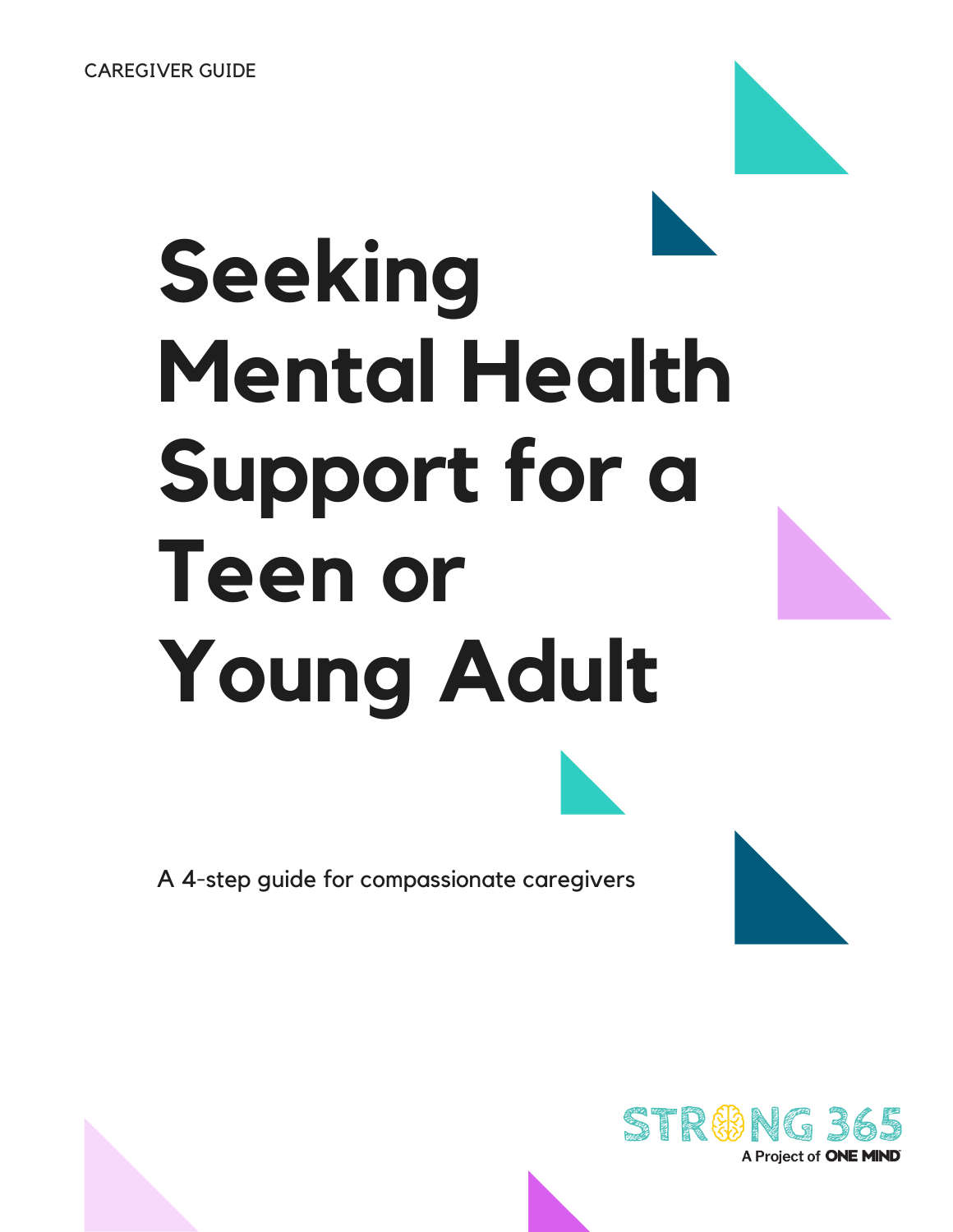### **Step 1. Assess the situation.**

You've noticed changes in your loved one's behavior that concern you. You suspect they need mental health care, but you aren't sure how to support them. This four-step Caregiver Guide is designed to help you figure out how best to take care of them, yourself, and your family.

The first thing to do is determine whether they're in immediate danger. Do their recent actions seem completely out of character? Did they tell you that they want to hurt themself or others? If so, seek medical attention right away. (Call 911 in an emergency.)

The next thing to do is look for signs of a mental health concern:

- *Withdrawing*. They feel disconnected from family and friends or have lost interest in everyday activities.
- *Problems with sleep*. Trouble sleeping can be both a signal and a cause of emotional health concerns.
- Difficulty with school or work. A sudden change in grades or trouble at work can sometimes be the result of struggles with concentration, cognition, strong emotions or trauma.
- Changes in mood. This includes noticeable changes in levels of irritation, anger, or moods that are highly changeable and unstable.
- Troubling beliefs. They think other people want to hurt them, are against them, or can read their mind. Or they think they have special powers or abilities.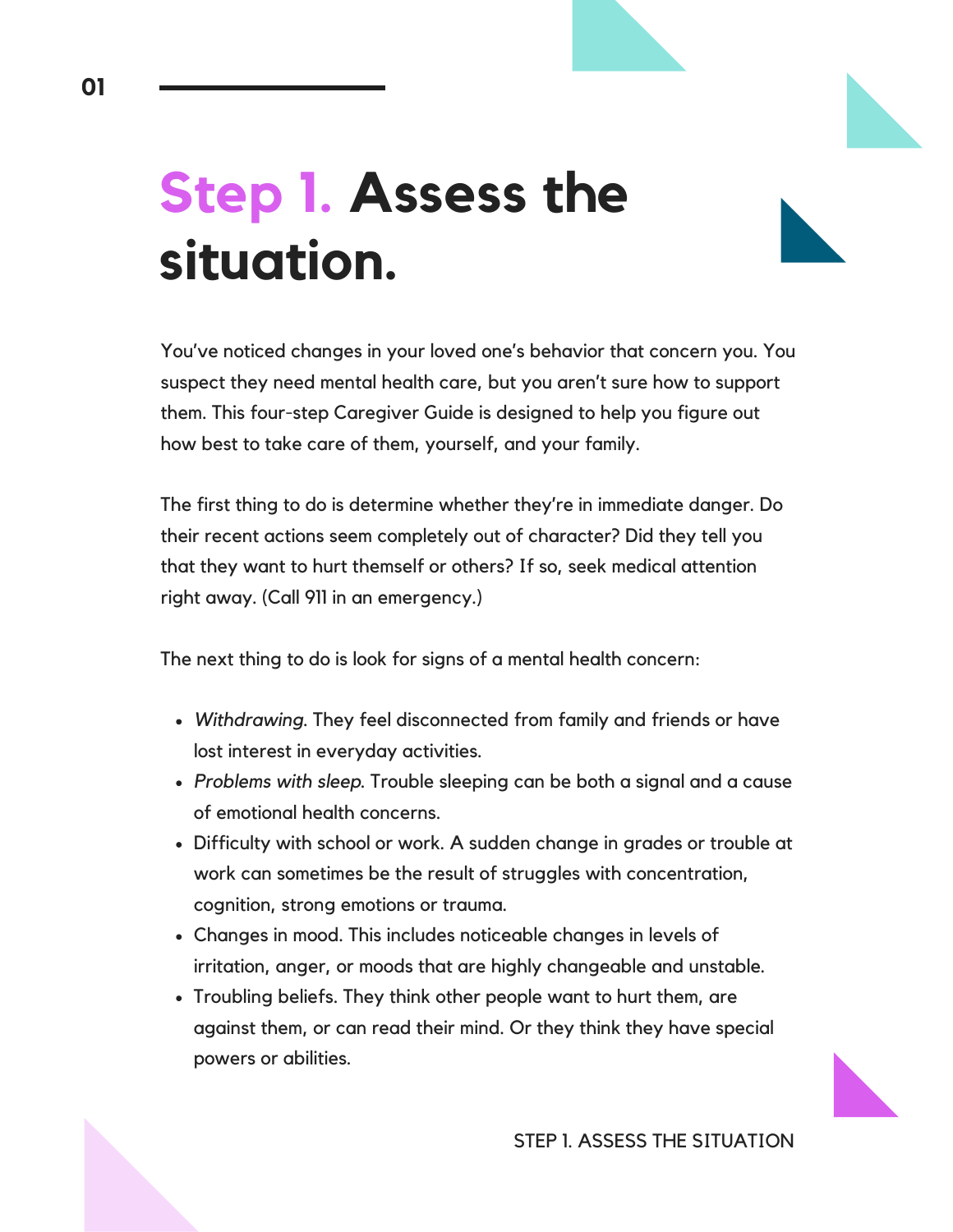- P*e*rception problems. They are experiencing greater sensitivity to sights or sounds, or they're hearing, seeing, feeling, or tasting things that other people don't.
- Disorganized thinking. They're having a hard time concentrating, thinking clearly, staying organized, reading, or understanding what other people are saying.

Once you've identified what you think their symptoms are, **talk with your loved one**. You might start a conversation simply by saying: "You don't seem like yourself lately. I love you, and I'm concerned. Can we chat about what's going on?" Let your loved one direct the discussion. Listen with unconditional acceptance and offer support. Do not try to "fix" them or the situation. Be open about your lack of knowledge and make learning a joint process.

Try to **build a thorough understanding of what they're experiencing**. Write down a list of observations  $-$  isolating, poor hygiene, angst, etc.  $-$  as well as their frequency and duration. Ask your loved one, "When did you start feeling this way?" Consider the month or season, such as whether you were observing a holiday or celebrating an achievement where the symptoms occurred. Create a timeline if you can.

Strive to meet your loved one wherever they are on the path to acknowledging, understanding, and coping with their circumstances. Encourage them to seek help, but let them navigate the process. Ask questions such as, "How would you like to proceed? What do you need? How can I help you?" Before moving forward, **identify the biggest concerns,** theirs and yours. These may include barriers such as anxiety, stigma, or embarrassment about their potential diagnosis. To ease these factors, figure out who will support your family in an accepting way and start building a community of supportive allies.

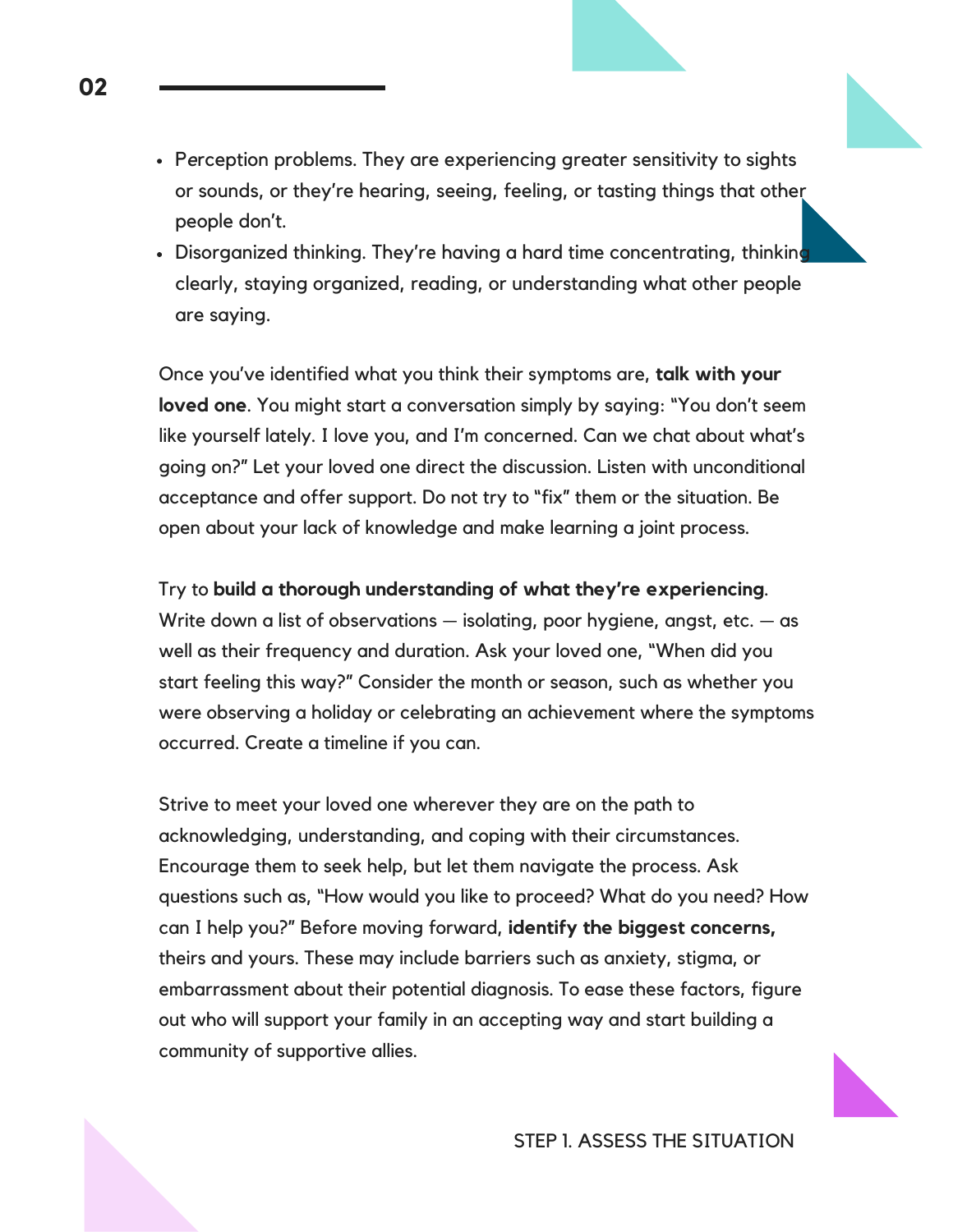### **Step 2. Ask for help.**

Seeking mental health care, from coping with emotions to navigating systems, can be a difficult process. You can make things easier for your loved one by being a strong ally. When they're ready, research and discuss the options available to them. The following types of support exist to help identify and ease their symptoms.

#### **HEALTH CARE SYSTEM**

Doctors, therapists, and other practitioners can identify (and rule out) the root causes of mental health issues. They also can work with your loved one to lessen troubling symptoms.

A visit to the **family doctor** for a basic checkup is often a good place to start. Your loved one's general practitioner can rule out any physical causes for their mental health concerns, make treatment recommendations, and refer them to a psychologist or a psychiatrist. **Psychologists** are licensed therapists who treat mental health conditions as disruptions caused or exacerbated by harmful thought processes or patterns. They use talk therapy for treatment but cannot prescribe medication. **Psychiatrists** are medical doctors who can additionally treat mental health symptoms with medications, such as anti-anxiety medications, antidepressants, mood stabilizers, and antipsychotics. Like psychologists, psychiatrists use talk therapy for treatment, and they also can prescribe medication to support recovery.

Both psychiatrists and psychologists can help your loved one get a handle on what's going on. Sometimes they work together as members of a larger care team. A registered **nurse practitioner** can assess needs, request and



STEP 2. ASK FOR HELP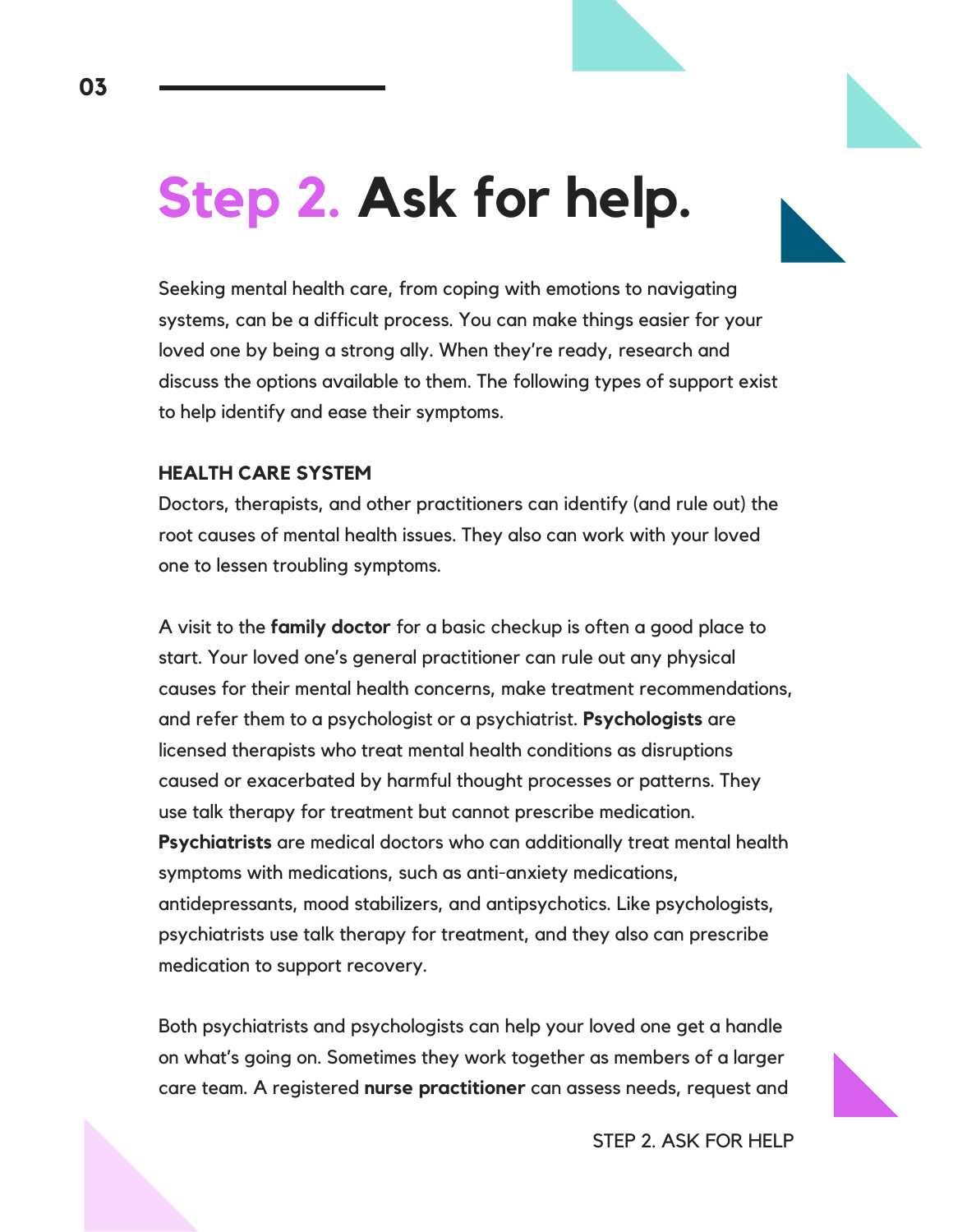read lab tests, diagnose conditions, and put together a treatment plan, including prescribing medication. A **case manager** can support your loved one in making appointments, coordinating their team treatment, and developing a self-care routine. A **social worker** can provide assessment, therapy, and treatment planning, as well as help them manage home life, including applying for financial assistance, finding a place to stay, and making sure they're safe.

Different types of mental health care may (or may not) be available in your community. Treatment varies based on how severe your loved one's current symptoms are, and how much they are disrupting their typical functioning (i.e. relationships, school, work or hobbies). The most basic type of treatment is **talk therapy**, which is pretty much exactly what it sounds like: A person talks about their thoughts, feelings, and experiences with a licensed professional for an hour or so each week. While there are a number of evidence-based talk therapies that are highly effective, one that is commonly offered for a range of mental health conditions is Cognitive [Behavioral](https://strong365.org/get-strong/things-that-can-help/therapy/) Therapy (CBT). Another type is an **intensive day program**, which spreads talk therapy out over the course of a few hours and may involve other activities, such as expressing emotions through art or music. An **in-patient treatment program** involves staying overnight at a hospital for a set period of time while working with doctors on finding the right medications and coping skills to improve quality of life. For some people, medication will become a lifelong tool for managing their wellbeing in recovery; others may only need it for a short period of time or not at all.

Concerned about access to or affordability of care? See Step 3.

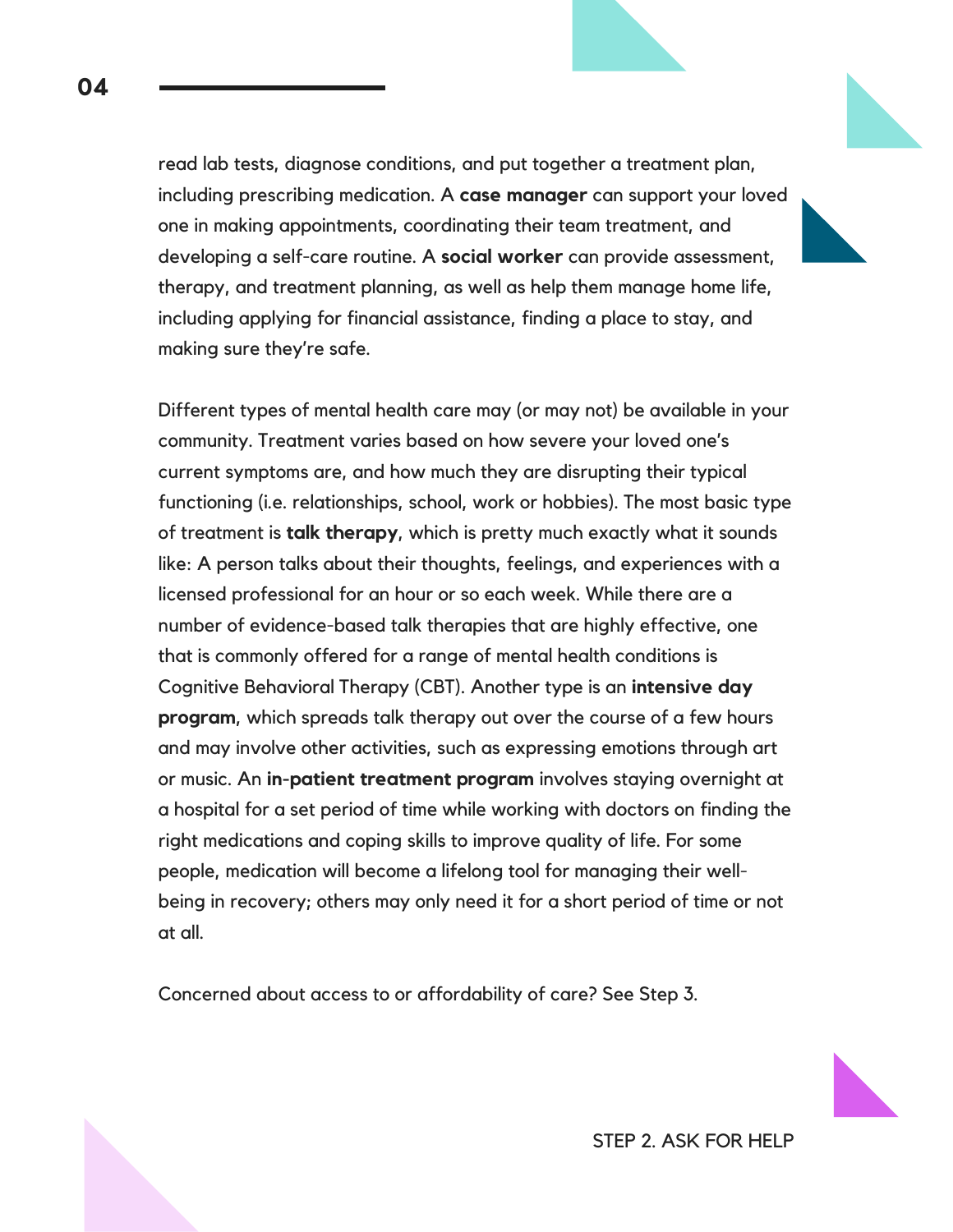#### **PEER SUPPORT GROUPS**

Peer-led groups offer **a safe space** in which participants — you, your loved one, or your whole family — can share firsthand experiences, coping strategies, and other insights. Interacting with others can prove helpful and empowering. [Strong](https://strong365.org/) 365 offers 24/7 online peer chat support. Students with [Psychosis](https://sws.ngo/) offers weekly online support groups. The National Alliance on Mental Illness organizes groups that meet weekly, biweekly, or monthly.

#### **COMMUNITY SERVICES**

[FindHelp.org](https://www.findhelp.org/) runs a database of free and low-cost services from verified agencies, including mental health care providers, that's searchable by zip code. [Strong](https://strong365.org/) 365 links to **specific resources** for young people and their families on its **Find [Help](https://strong365.org/find-help)** page. These include a directory of early intervention services for young people, links to state mental health care agencies, and a short list of providers focused on specific [communities](https://www.nasmhpd.org/content/mental-health-links) and identities.

The Family [Caregiver](https://www.caregiver.org/caregiving-issues-and-strategies) Alliance maintains a Family Care [Navigator](https://www.caregiver.org/family-care-navigator) to help l**ocate public, nonprofit, and private programs, and services** nearest your loved one, whether they live with you at home, on their own, or in a residential facility.

#### **SCHOOL RESOURCES**

**Strive for open communication** with school personnel, including teachers, administrators, and support staff. Encourage them to touch base with your loved one regularly but informally to see how they're doing. Ask them to let you know of any changes in their behavior.

Federal law guarantees students with disabilities, including those caused by mental health conditions, free education specific to their needs. Under the Individuals with Disabilities Education Act, public schools must set up an Individual Education Program (IEP) for each qualifying student. If your

STEP 2. ASK FOR HELP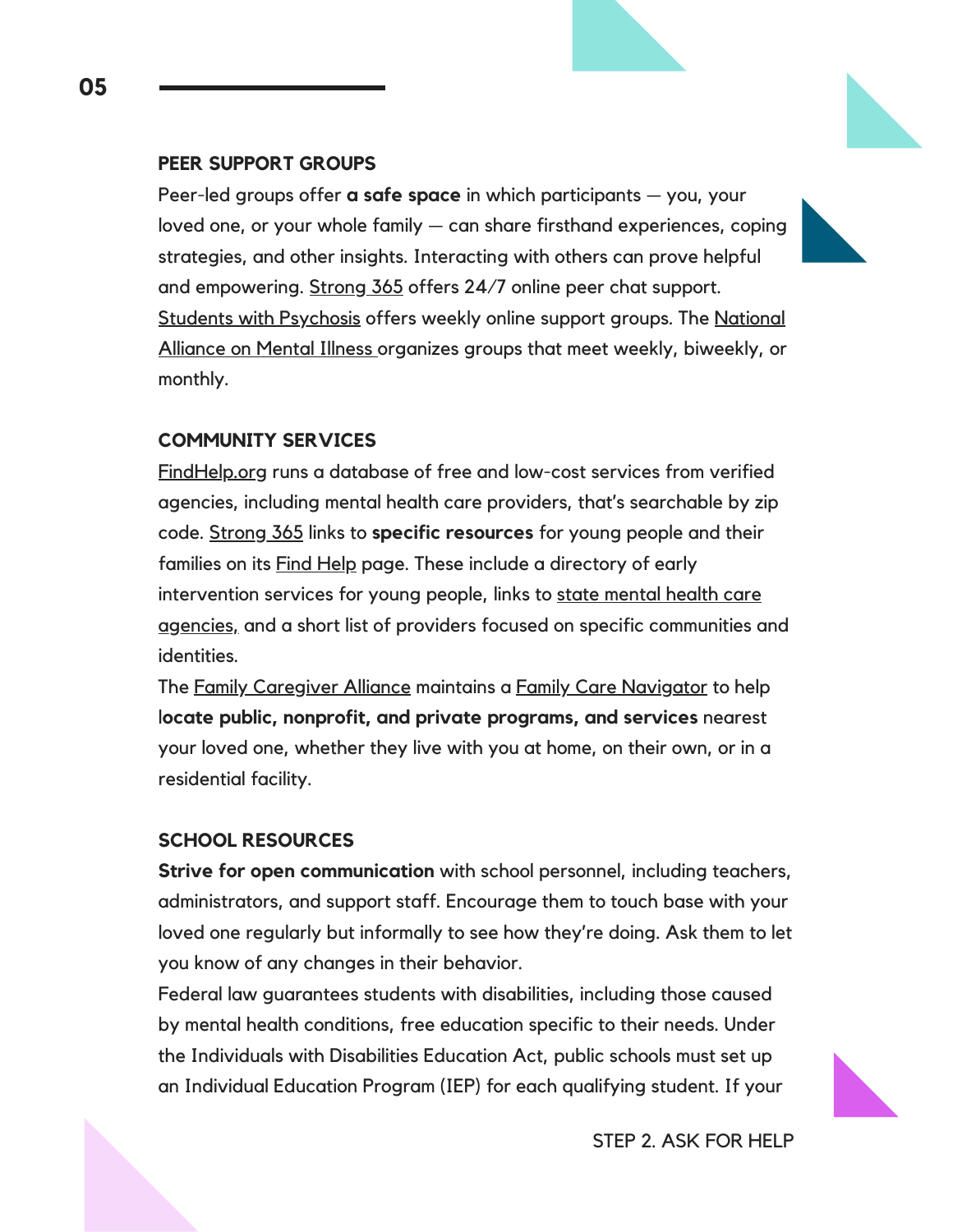loved one is experiencing symptoms that interfere with, or are exacerbated by, typical classroom situations, they may benefit from an IEP. Seek guidance from your loved one's mental health care providers to **shape the modifications or accommodations in appropriate ways**.

For more [information](https://www.nasmhpd.org/sites/default/files/Guidance_Document_Supporting_Students.pdf) about supporting students with psychosis, download this guide from the National Association of State Mental Health Program **Directors** 

#### **FAMILY AND FRIENDS**

One of the most powerful things family and friends can do for their loved one is to offer to be there, no matter what. It's also important to ask for practical ways to provide support. Consider inviting your loved one and a small group of their most trusted allies — siblings, close friends, the parent of a close friend, etc. — to meet. Give your loved one an opportunity to share what they need, when they need it, and how others can help make it happen. Discuss how each ally can provide support in appropriate ways. Encourage each of these caregivers to "call for backup" when they need a break for whatever reason.

Let your loved one guide you as to how they'd like to be supported, but also look for clues that they may need encouragement to seek mental health support from a professional (and also look for self harm including drugs/alcohol, suicidal feelings, abuse and bullying).

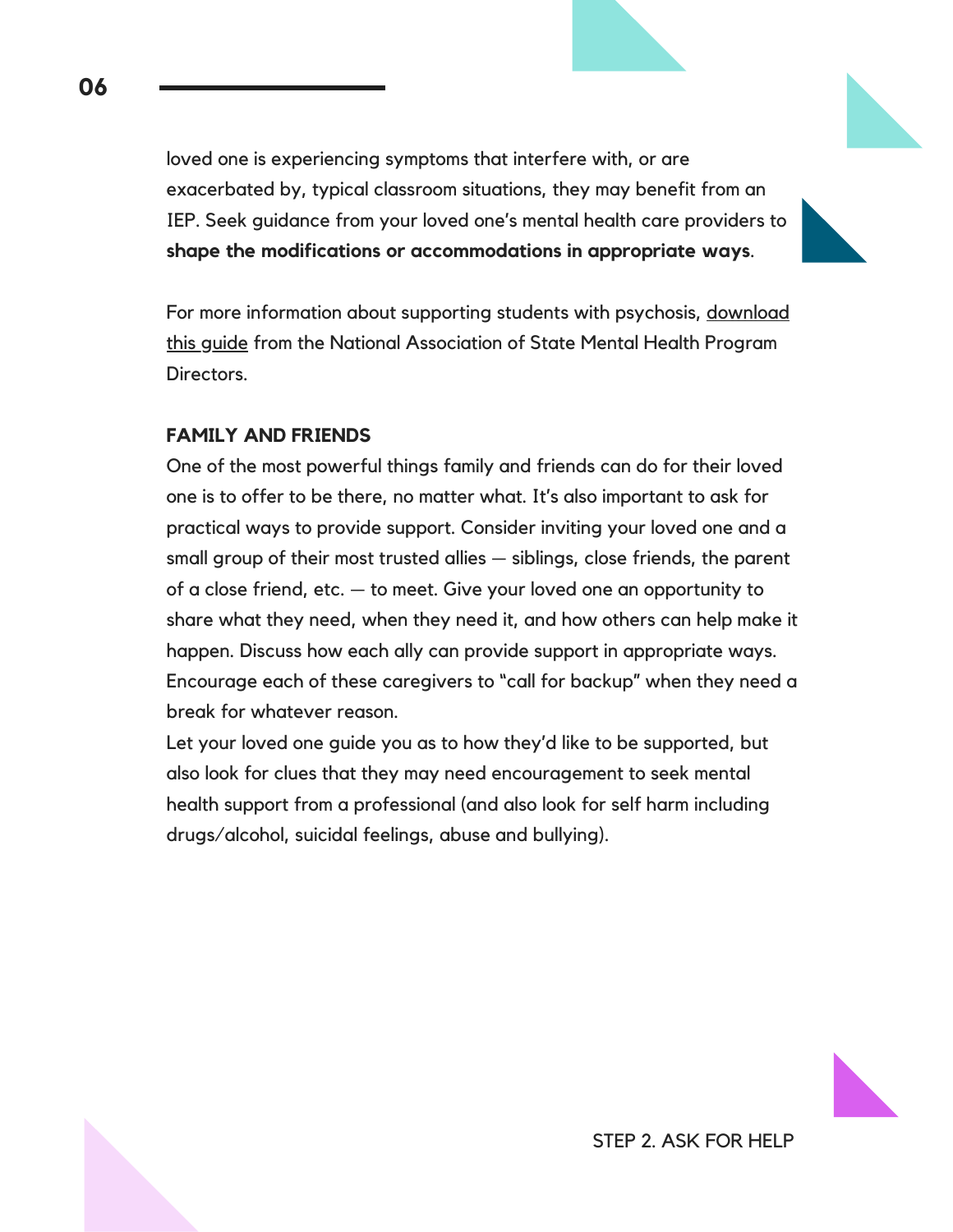### **Step 3. Understand your health insurance benefits and the alternatives.**

Health [insurance](https://www.nami.org/Find-Support/Living-with-a-Mental-Health-Condition/Understanding-Health-Insurance) often can be used for annual check-ups, specialist visits, medications, and, if needed, emergency care and hospital stays. Your insurer is **required to supply you with an easy-to-understand summary of benefits**, including mental health coverage.

Of course, you may still have some questions — and, honestly, who doesn't? Call your health insurance company for answers specific to your policy. Here are some **specific questions you can ask:**

- What are the policy's individual and family deductibles, co-pays, outof-pocket maximums, and prescription benefits?
- Are there annual limits on the number of office or therapeutic visits? What types of inpatient and outpatient services are available, and how much is covered?
- How many in-network mental health care providers are accepting new patients? Request a list of providers and facilities.
- At what age does a child need to have their own insurance?
- Does your insurance company have case managers? If so, request one (a registered nurse, social worker, or other licensed professional) who can directly support you.

If your insurer ever denies a claim, you're entitled to ask for a review and a reversal of that decision. Federal parity law requires most health insurance plans to offer comparable benefits — deductibles, co-pays, yearly visit limits, etc. — for mental and physical health conditions. That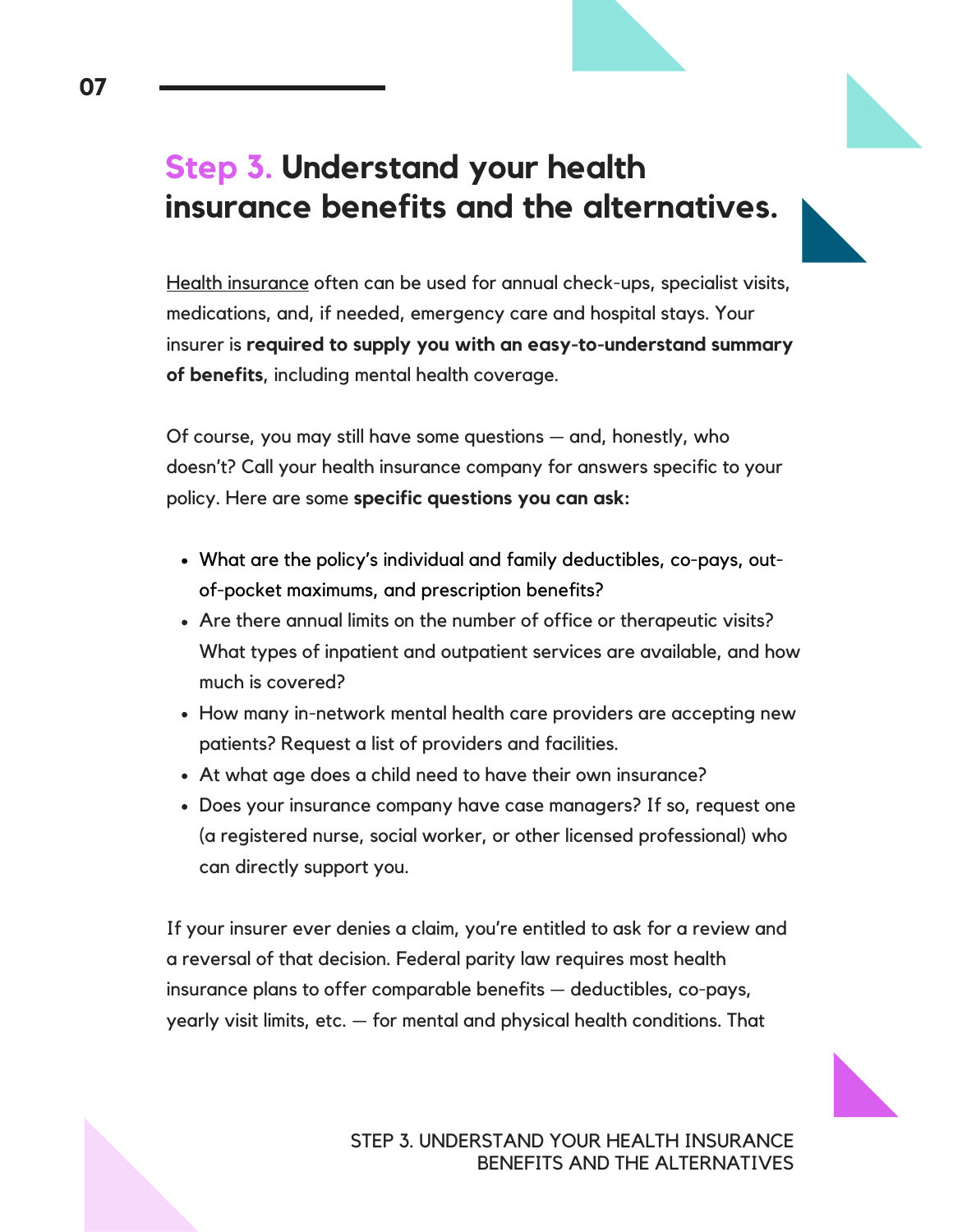means your plan's coverage for mental health care must be similar to its coverage for physical health care. Think you're being treated unfairly? [Resources](https://www.nami.org/Find-Support/Living-with-a-Mental-Health-Condition/Understanding-Health-Insurance) are available to help you file an [appeal.](https://www.nami.org/Find-Support/Living-with-a-Mental-Health-Condition/Understanding-Health-Insurance)

Perhaps you don't have insurance, or your policy leaves gaps in coverage. **Your family may be eligible for assistance**. Depending on your household's size and income, free, subsidized, or sliding-scale services could be an option. Resources include:

- Federal programs such as Social Security Disability [Insurance,](https://www.nami.org/Learn-More/Mental-Health-Public-Policy/Supplemental-Security-Income-(SSI)-and-Social-Secu) [Supplemental](https://www.naminys.org/mental-health-support/benefits/) Security Income, and [Medicaid](https://www.kff.org/medicaid/fact-sheet/ten-things-to-know-about-medicaids-role-for-children-with-behavioral-health-needs/) are available in New York state for children, adolescents, and young adults coping with a diagnosed mental health disorder. The requirements differ for each program.
- The state of New York offers low-cost health coverage for youth under the age of 19 through a program called Child [Health](https://www.health.ny.gov/health_care/child_health_plus/eligibility_and_cost.htm) Plus. It's available to families that earn too little to pay for private insurance but too much to qualify for Medicaid.
- Community health centers, programs, and organizations also provide financial assistance or free or discounted services to families with low incomes or youth with special circumstances (such as artists, military, living with HIV/AIDS) who've been diagnosed with a mental health condition.
- Grant-funded research programs give patients access to specialized treatment centers. For example, services provided by many (but not all) specialized [coordinated](http://strong365.org/find-help) specialty care programs for first episode psychosis are available to everyone, regardless of insurance coverage or ability to pay, thanks to federal support of these programs.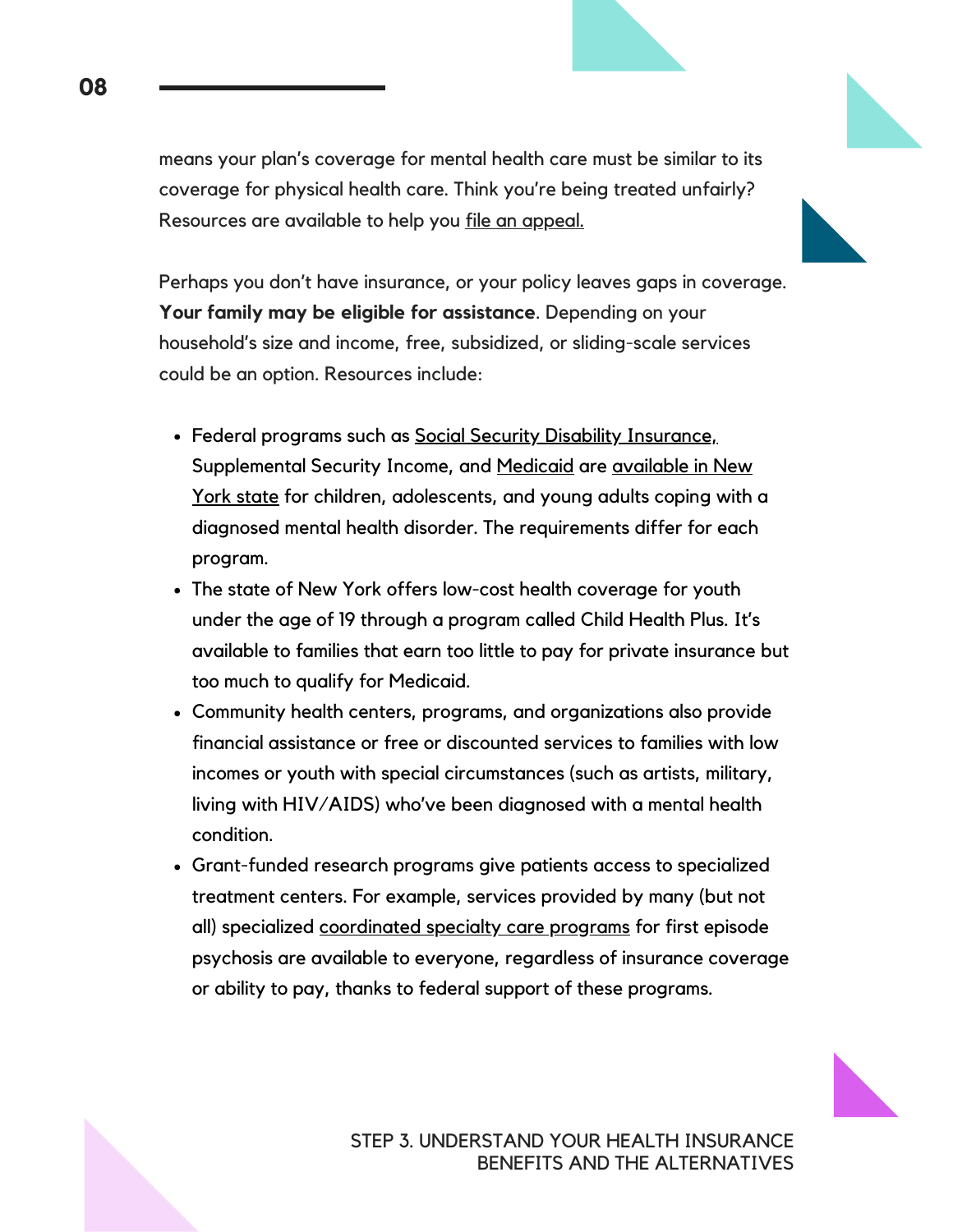## **Step 4. Put together a wellness toolkit.**

#### **FOR [YOU](https://www.nami.org/Find-Support/Living-with-a-Mental-Health-Condition/Understanding-Health-Insurance)**

[Supporting](https://www.nami.org/Find-Support/Living-with-a-Mental-Health-Condition/Understanding-Health-Insurance) a love[d](https://www.nami.org/Find-Support/Living-with-a-Mental-Health-Condition/Understanding-Health-Insurance) one presents as many challenges as it does rewards. It's essential to take care of yourself first. Staying well — physically, [emotionally,](https://www.nami.org/Find-Support/Living-with-a-Mental-Health-Condition/Understanding-Health-Insurance) and mentally — and making sure your own needs are met will enable you to show up for your loved one when they need you the most. Here are some ways to promote your own well-being:

- **Make time for [yourself.](https://www.nami.org/Find-Support/Living-with-a-Mental-Health-Condition/Understanding-Health-Insurance)** Prioritize some personal space by blocking out 15- or 30-minute breaks on your calendar [throughout](https://www.nami.org/Find-Support/Living-with-a-Mental-Health-Condition/Understanding-Health-Insurance) the week. Schedule a regular yoga class, read a book, enjoy a cup of tea, see a movie, or whatever else restores your energy.
- **Strive for a healthy [lifestyle.](https://www.nami.org/Find-Support/Living-with-a-Mental-Health-Condition/Understanding-Health-Insurance)** [E](https://www.nami.org/Find-Support/Living-with-a-Mental-Health-Condition/Understanding-Health-Insurance)at balanced meals, with plenty of fruits and vegetables, daily. Exercise (walk, swim, bike, etc.) at least three times a week. Limit your caffeine and alcohol use. Schedule regular preventive care [appointments](https://www.nami.org/Find-Support/Living-with-a-Mental-Health-Condition/Understanding-Health-Insurance) with your doctor(s).
- **Find ways to [reduce](https://www.nami.org/Find-Support/Living-with-a-Mental-Health-Condition/Understanding-Health-Insurance) your stress.** Caregivers often feel as if they're responsible for their loved one's [circumstances](https://www.nami.org/Find-Support/Living-with-a-Mental-Health-Condition/Understanding-Health-Insurance) and outcomes. Recognize the things you cannot control or change and work to let go of them. Give yourself credit for what you are able to do. Say no to requests that overwhelm you.
- **Seek and accept [support](https://www.nami.org/Find-Support/Living-with-a-Mental-Health-Condition/Understanding-Health-Insurance)**. Your loved one may need a lot of attention and [compassion.](https://www.nami.org/Find-Support/Living-with-a-Mental-Health-Condition/Understanding-Health-Insurance) Do you really need to provide all of it yourself? Enlist others whom you and your loved one both trust to expand your circle of confidants and helpers. Call on them for a boost. Join a peer support group of families to share insights and inspiration.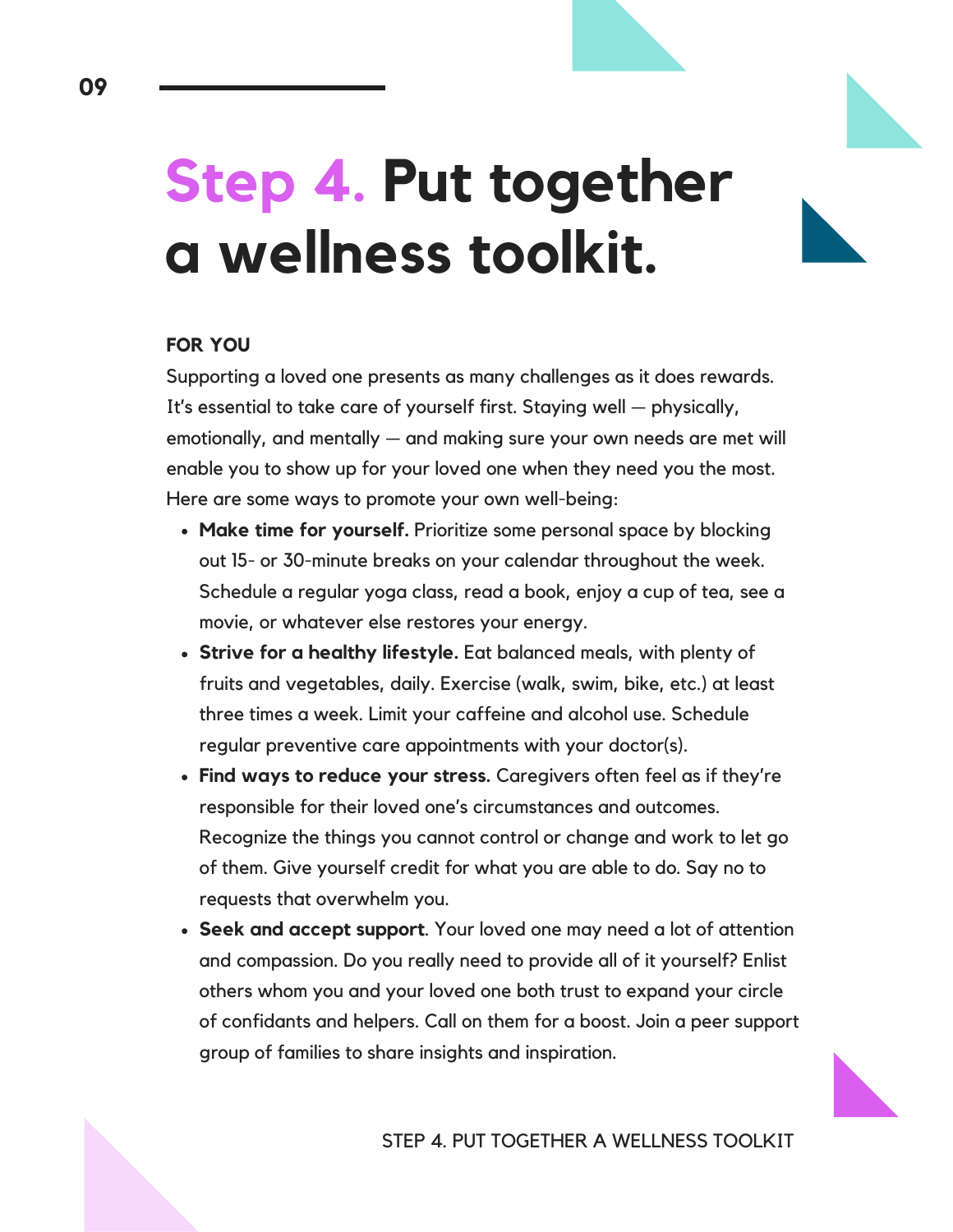**Organize essential [information.](https://www.nami.org/Find-Support/Living-with-a-Mental-Health-Condition/Understanding-Health-Insurance)** Create and maintain a file of essential [information](https://www.nami.org/Find-Support/Living-with-a-Mental-Health-Condition/Understanding-Health-Insurance) about your loved one's health and care plan. This Patient File Checklist is a [great](https://www.nami.org/Find-Support/Living-with-a-Mental-Health-Condition/Understanding-Health-Insurance) place to start.

#### **FOR YOUR LOVED ONE**

Compile a short list of effective coping strategies for stressful times. Here are a few activities you can suggest and perhaps try together or apart:\

- **Breathe deeply.** Take a moment to focus on breathing. Exhaling longer than inhaling can calm the nervous system. As you do so, notice subtle sensations: breath coming in and out of your nose, the weight of your body on whatever surface you're standing or sitting on. Want more? Apps such as [Headspace](https://www.headspace.com/) and [Calm](https://www.calm.com/) offer guided meditations for beginners.
- **Listen to music.** Research shows that music can not only help relieve stress, but also influence brain chemistry and the immune system in positive ways. Any genre can do this effectively; it really depends on individual taste. Compile a playlist that makes you feel good inside, and maybe even inspires you to sing or get your moves on -- and have it ready to go when needed.
- **Write some affirmations.** Break the cycle of negative thoughts with positive self-talk. Post affirmations on notecards in visible places. Develop a favorite mantra. Here are a few ideas to get you started: "I've got this!" "I'm safe. I can get through this!" "I am not in danger. My brain is creating trouble where there isn't any." Remind yourself that everyone struggles sometimes. One awful moment, day, or week is part of the journey: There will be brighter ones ahead!
- **Find a distraction.** The options for this abound. Scroll through happy pics on a smartphone. Call or text someone who makes you laugh, draw or paint a favorite object or pet, or soak in some sunshine on a walk. (If possible, walking through a park or getting out into nature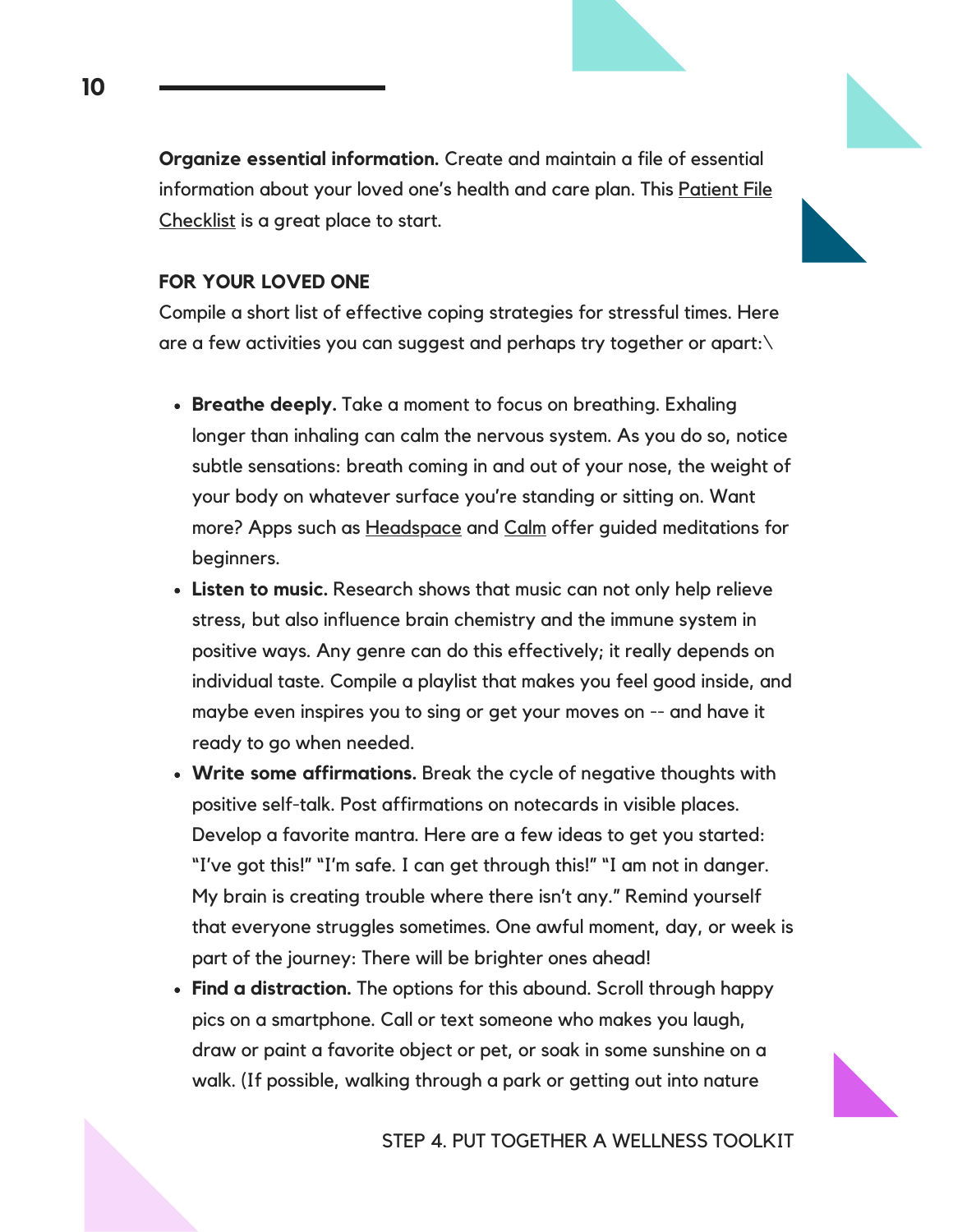can be extra soothing. The exercise can help with stress, too.) Anything that redirects thoughts in a [productive](https://www.nami.org/Find-Support/Living-with-a-Mental-Health-Condition/Understanding-Health-Insurance) way will do.

**[Catch](https://www.nami.org/Find-Support/Living-with-a-Mental-Health-Condition/Understanding-Health-Insurance) some Z's.** [Studies](https://www.nami.org/Find-Support/Living-with-a-Mental-Health-Condition/Understanding-Health-Insurance) show that sleep helps promote mental and emotional resilience. Take a 20-minute nap or go to bed one hour earlier than usual and see how it affects your mood. Having trouble dozing off or staying asleep? Getting regular exercise and [maintaining](https://www.nami.org/Find-Support/Living-with-a-Mental-Health-Condition/Understanding-Health-Insurance) a healthy diet  $-$  especially one that avoids caffeine and alcohol  $-$  may relieve insomnia.

#### **FOR YOUR FAMILY**

It's important to limit stress and be aware of risk factors. Here are a few places to start:

- **Reassure siblings and address their needs.** Helping a loved one cope with a health challenge inevitably changes the family dynamic. Siblings are bound to feel conflicting emotions — fear, sadness, anger, resentment, guilt, stress — that need validation and support.
- **Seek family counseling or peer support.** Talking about your situation can help. Ask your loved one's mental health care provider for suggestions and referrals. Or search the [FindHelp.org](https://www.findhelp.org/claims?ref=ab_redirect) database, which includes peer support groups among its free resources.
- **Identify culturally competent resources.** Race, gender identity, religion, and other factors influence how you perceive and receive mental health care. Look for service providers who make you feel respected, understood, and comfortable. Don't be afraid to advocate for yourself, your loved one, and your family.